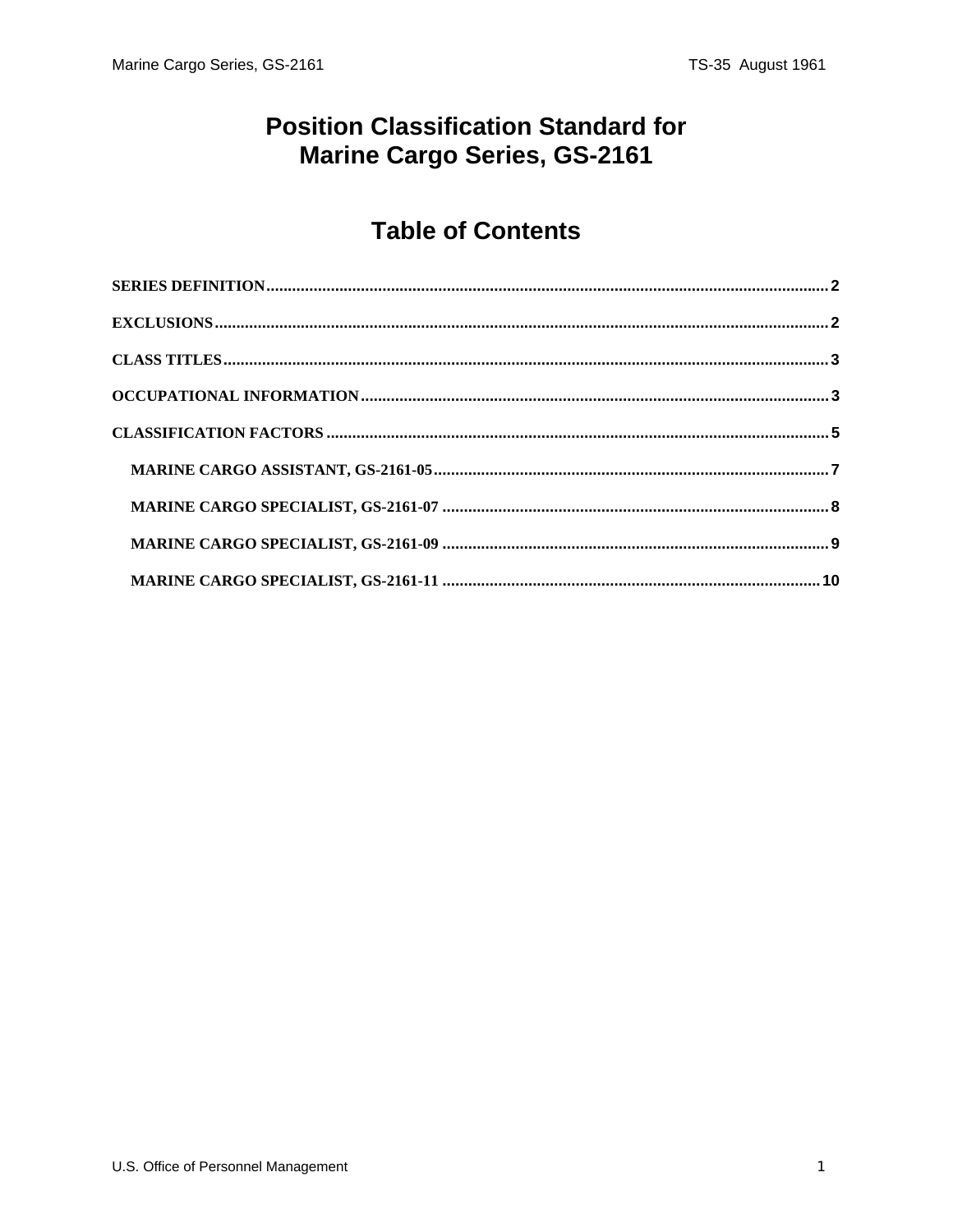# **SERIES DEFINITION**

<span id="page-1-0"></span>This series includes all classes of positions the duties of which are to supervise, administer, monitor, or perform work involved in planning and/or directing the loading and stowage of cargo aboard vessels and the unloading of cargo from vessels.

Series coverage is limited to positions concerned with (1) the preparation and review of stowage plans which indicate the location of cargo within assigned space aboard ship and the order in which it is to be loaded and unloaded, (2) the interpretation and implementation of cargo stowage plans during the actual loading, stowage and unloading operations, (3) combined responsibility for both the planning and monitoring of marine cargo loading and stowage operations, or (4) general or administrative duties connected with the supervision or management of marine cargo planning, loading, and stowage.

These standards cover nonsupervisory positions in the Marine Cargo Series.

This series replaces the Marine Superintendent Series, GS-0098. Because the positions are directly concerned with transportation activity and require marine transportation knowledge, the series is recoded to the GS-2100 Group under the more descriptive title, Marine Cargo Series.

# **EXCLUSIONS**

Excluded from this series are the following:

1. Positions responsible for the receipt, custody, and movement of cargo to and from piers, wharves or warehouses of a marine terminal. Such positions are classifiable in the appropriate series in the Supply Group, GS-2000 or in the appropriate wage board category. However, Marine Cargo Specialists plan the flow of cargo to and from assigned pier and storage areas to maintain an even flow of cargo and keep the pier free of congestion. Positions which involve combinations of both the supply function of receipt, custody, and movement of cargo to and from piers, wharves or warehouses with the marine cargo planning and/or loading functions will be allocated to either GS-2001 or GS-2161 on the basis of the predominant requirements. If marine cargo responsibilities are paramount, the combination does not exclude the position from this series.

2. Positions involving coordination and control of the movement of vessels beyond the terminal area in accordance with planned or emergency schedules. Such positions are classifiable in the Transportation Operations Series, GS-2150

3. Positions concerned with the dispatch and movement of tugs required to dock vessels at piers or wharves. Such positions are classifiable in the Traffic Control Series, GS-2151 or the appropriate wage board rating.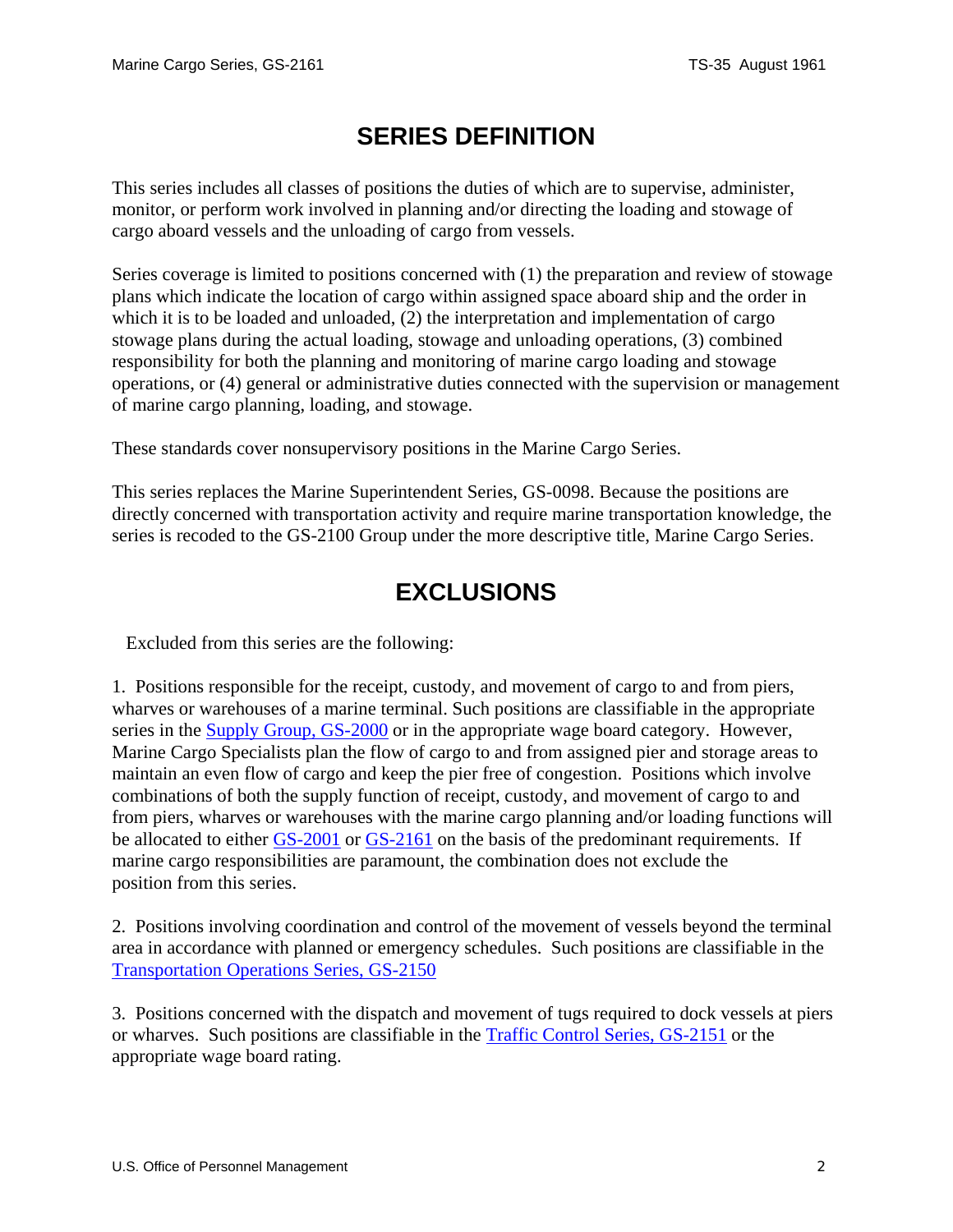<span id="page-2-0"></span>4. Positions performing clerical work on cargo records incident to documentation of marine cargo operations. Such positions are classifiable in the appropriate clerical series.

*Note:* Work performed on piers tallying cargo as it is loaded or unloaded, recording the shipboard location of stowed cargo, and maintaining records of stevedore labor, indicating such items as hours of work, lost time, and penalty time is normally performed as a regular assignment by hatch clerks, cargo control clerks, or cargo supervisors (Super Cargo). Such positions are excluded from this series and classifiable in the appropriate clerical series. However, if such duties are included as part of the training of Marine Cargo Assistants to provide familiarity with pier and shiploading and discharging methods, application of contract provisions regarding normal, extra labor and heavy lift operations, and vessel chartering provisions and practices the positions are covered by this series.

# **CLASS TITLES**

Appropriate class titles for positions in this series are: *Marine Cargo Assistant, GS-5 Marine Cargo Specialist, GS-7 and above Supervisory Marine Cargo Specialist*

# **OCCUPATIONAL INFORMATION**

The Military Sea Transport Service (MSTS) is the agency responsible for providing sea transport to defense agencies, which are the shippers of the bulk of the Government's marine cargo. Shipping space is provided on MSTS owned vessels, on private vessels under charter to MSTS, or on private vessels under shipping contract or commercial terms. On those trade routes or port-to-port routes where vessel operators do not offer space with sufficient frequency to provide timely lift, the shipper service will furnish MSTS with the necessary data to enable MSTS to obtain the desired lift, taking into consideration the type of cargo and kind of shipping space required. MSTS approves all spaces offered by commercial steamship operators prior to assigning the spaces to meet the shipping activities' cargo requirements. The shipper is responsible for accepting or rejecting space offered by MSTS on the basis of the compatibility of the space assigned for stowage of cargo offered.

When the entire space on an MSTS owned or controlled vessel is made available to a single agency, that agency is responsible for preparing the necessary preliminary cargo stowage plan. When space on one vessel is assigned to several agencies MSTS assigns space; each shipper prepares a pre-stowage plan for its assigned space; and the final loading activity prepares the master cargo plan showing the actual location of all cargo. For space chartered on a shipping contract vessel, the shipper prepares the stowage plan subject to approval by the ship's representative. Preliminary stowage plans are prepared in advance of vessel arrival from cargo allocation sheets which list the cargo to be moved. Based on the nature, weight, and measurement of the cargo, the capacity of the vessel, and its ports of call, the Marine Cargo Specialist plans the distribution of cargo in the lower holds, between decks, and on deck. His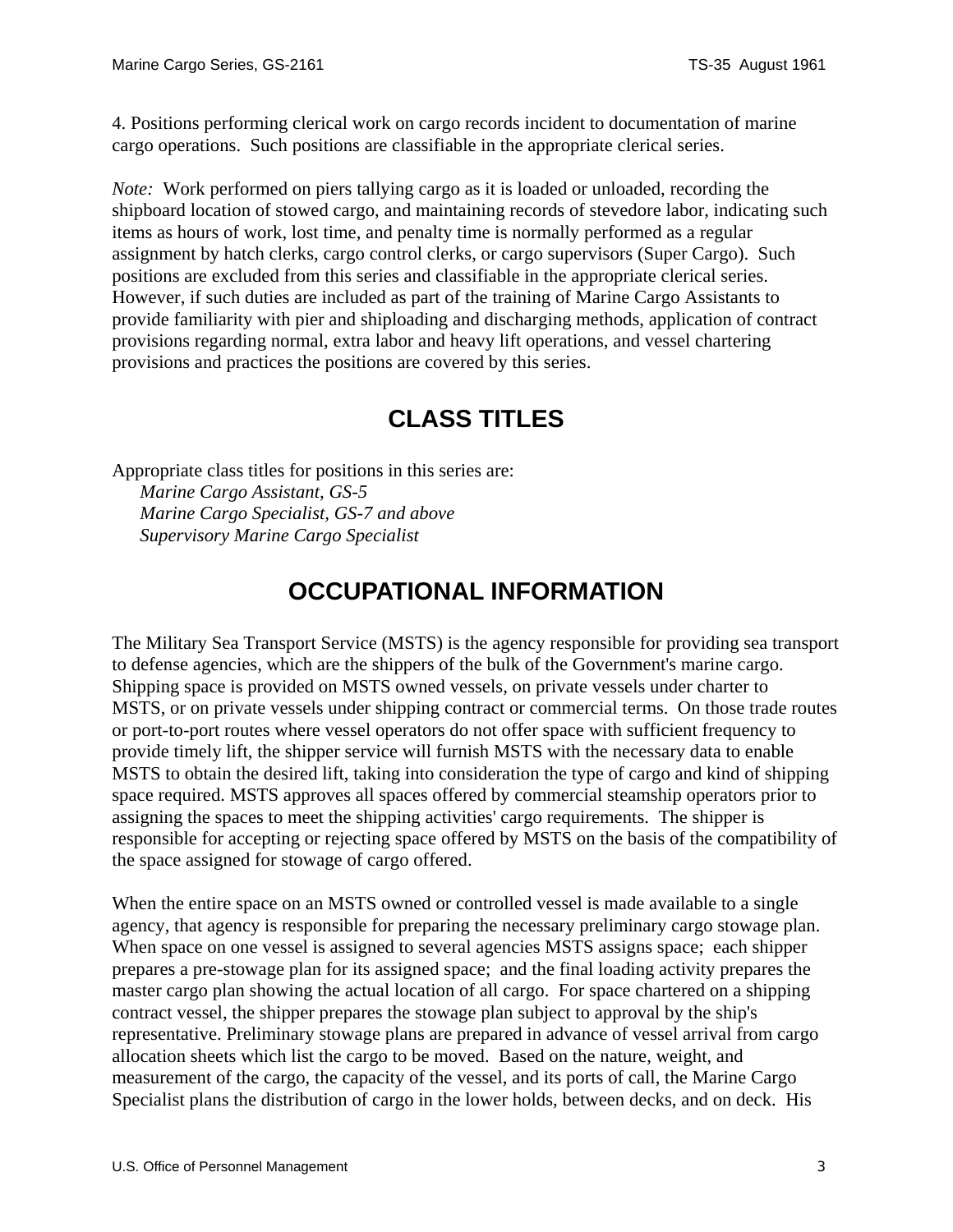objective is to obtain maximum utilization of available space within the limitations of the vessel's stability and trim requirements, considering such facts as the measurement of cargo, density, weight, special stowage requirements, priority designations, accessibility by sequence of discharge, loading and discharging capability of the vessel, and pier facilities. He ensures the effective assignment of manpower and equipment to accomplish the work within the established vessel on-berth time, and reorganizes and replans as a result of diversions, substitutions of vessels, failure of cargo to generate, generation of additional or priority cargo, mechanical breakdowns, etc.

The shipper directs the loading of cargo aboard vessels in accordance with approved cargo stowage plans. During the loading, the Marine Cargo Specialist is primarily concerned with directing or coordinating loading operations on the vessel and pier in the capacity of shipper's representative. This includes making certain that cargo is stowed in accordance with the stowage plan or approving changes thereto. Also, he represents the interests of the Government with respect to cargo loading and unloading to avoid, whenever possible, charges for detention time, extra labor time, invoking of hardship clause, etc. He inspects winches, booms, and other cargo handling equipment aboard the vessel prior to loading operations, is responsible for safety practices and accident prevention measures, investigates all stevedore detentions, extra labor and ship accounting items on the spot, and takes exception to any irregularities, infractions, or deviations from accepted practice.

The physical labor of loading, stowage and discharge is the responsibility of stevedores employed to supervise crews of longshoremen who make up sling loads, truck them to shipside, hoist them in, move the individual packages to point of stowage, and stow them. The stevedore is skilled in the handling of cargo, its stowage, and the expert supervision of labor during a loading or discharge operation. The Marine Cargo Specialist does not exercise supervision over the longshoremen, but does advise the stevedore on any matters requiring corrective or special action, which may include instructions on handling or stowing of special cargo, safety measures to be taken, blocking and bracing needed, etc. The Marine Cargo Specialist's responsibility for "directing" the loading function differs from "supervising" the men doing the physical work in that he is not held responsible for the quality and quantity of work of the individual longshoremen, does not select or evaluate the performance of employees, cannot exercise disciplinary action, etc.

Upon completion of loading, blocking and bracing, the Marine Cargo Specialist prepares the vessel loading report covering any unusual occurrences as loading progressed, and may prepare final cargo stowage plans, reflecting the actual space occupied by cargo in the holds and on deck of the vessel, port of discharge, type of cargo, number of pieces, weight and measurement tons for each block of cargo, etc. An MSTS representative or a ship's officer inspects and approves the stowage as the carrier's agent.

Positions in this series are located at ports and marine terminals worldwide.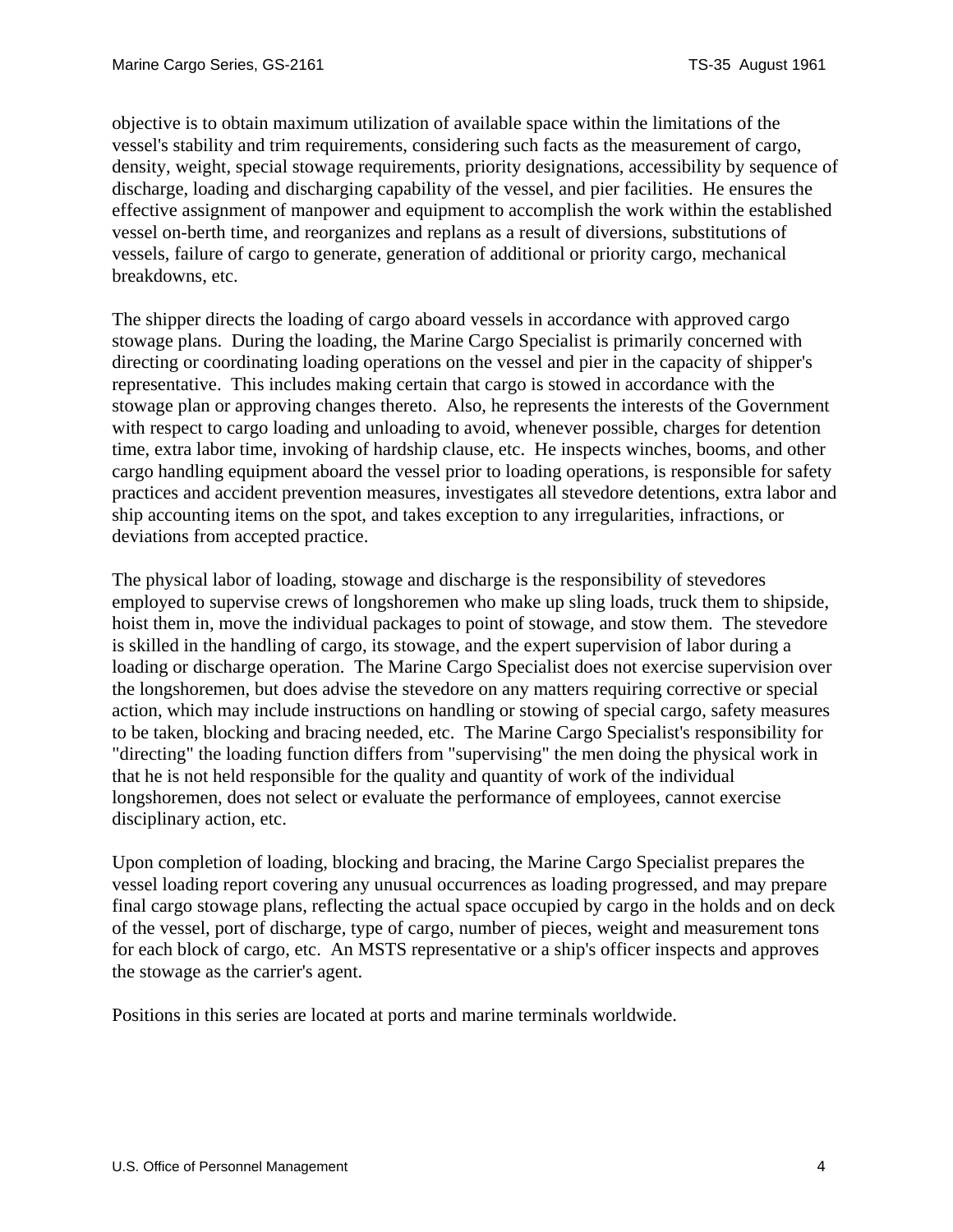### **CLASSIFICATION FACTORS**

<span id="page-4-0"></span>*General*: Two factors, Nature and Variety of Work, and Nature of Supervision Received, are the principal grade-level determinants of positions in this series. In subjourneyman positions the nature of assignments is deliberately controlled by the supervisor and the level of work is restricted by supervisory direction and review. At the journeyman level, a broad band of mine run assignments are performed without technical supervision. Such assignments may be the result of conditions that exist at some terminals due to the problem nature of the cargo regularly handled, the limitations of vessel space normally available, schedules to be met, etc. They may also occur because there is an established practice of assigning certain recognized problem operations to one individual. When the above pattern is mixed, as in the journeyman assignments performed without technical supervision at auxiliary port locations separated from the main port or terminal (outports), the use of an intermediate grade may be justified.

*Nature and variety of work*: In marine cargo planning and loading, the principal considerations that affect the overall difficulty and complexity of assignments are the nature of the cargo to be shipped, the nature of the space available on the carrier, varying cargo destinations, and the problems involved in relating these considerations. To the extent that the cargo is readily susceptible of stowage and the available vessel space is adequate, problems are minimized. Difficulties develop when cargo is cumbersome to handle, apt to be damaged in transit, etc. Any respect in which vessel space is inadequate will further complicate decisions. Problems due to the nature of the cargo include the special stowage requirements of contaminatable, odoriferous, perishable, temperature or moisture susceptible cargo, hazardous cargo (such as explosives, inflammable liquids and solids, corrosive liquids and acids, gases, poisons, etc.) and the location and handling implications of item weight, size, and relative density, etc. Normally there are more stowage considerations to complicate the utilization of vessel capacity when cargo includes a variety of items and types of commodities than for relatively homogeneous cargo. Another basic consideration that influences utilization of stowage space is the destination of the shipment. Cargo stowage decisions must recognize the order in which cargo is to be unloaded. Ordinarily, the problems involved in the development of loading plans and the stowage of cargo are more difficult when they must provide for items to be accessible by sequence of discharge at several ports. Cargo priority designations also affect stowage decisions.

Problems due to the nature of the space available arise from the size, location, accessibility, and suitability of the space itself, and from the characteristics of the vessel involved because the stability, draft and trim of the vessel will be affected by the amount and distribution of weight taken on and discharged at each port. As these vessel characteristics differ widely, more varied stowage problems are usually presented when dissimilar types of military vessels and commercial ships are loaded regularly, as compared to the recurring patterns of stowage for use of similar space within the same class of vessel.

When conditions as to cargo, space available, etc., are similar, the functions of planning for cargo stowage and directing cargo stowage are considered to require the same basic knowledge and involve comparable degrees of difficulty, so long as the specialist engaged in the latter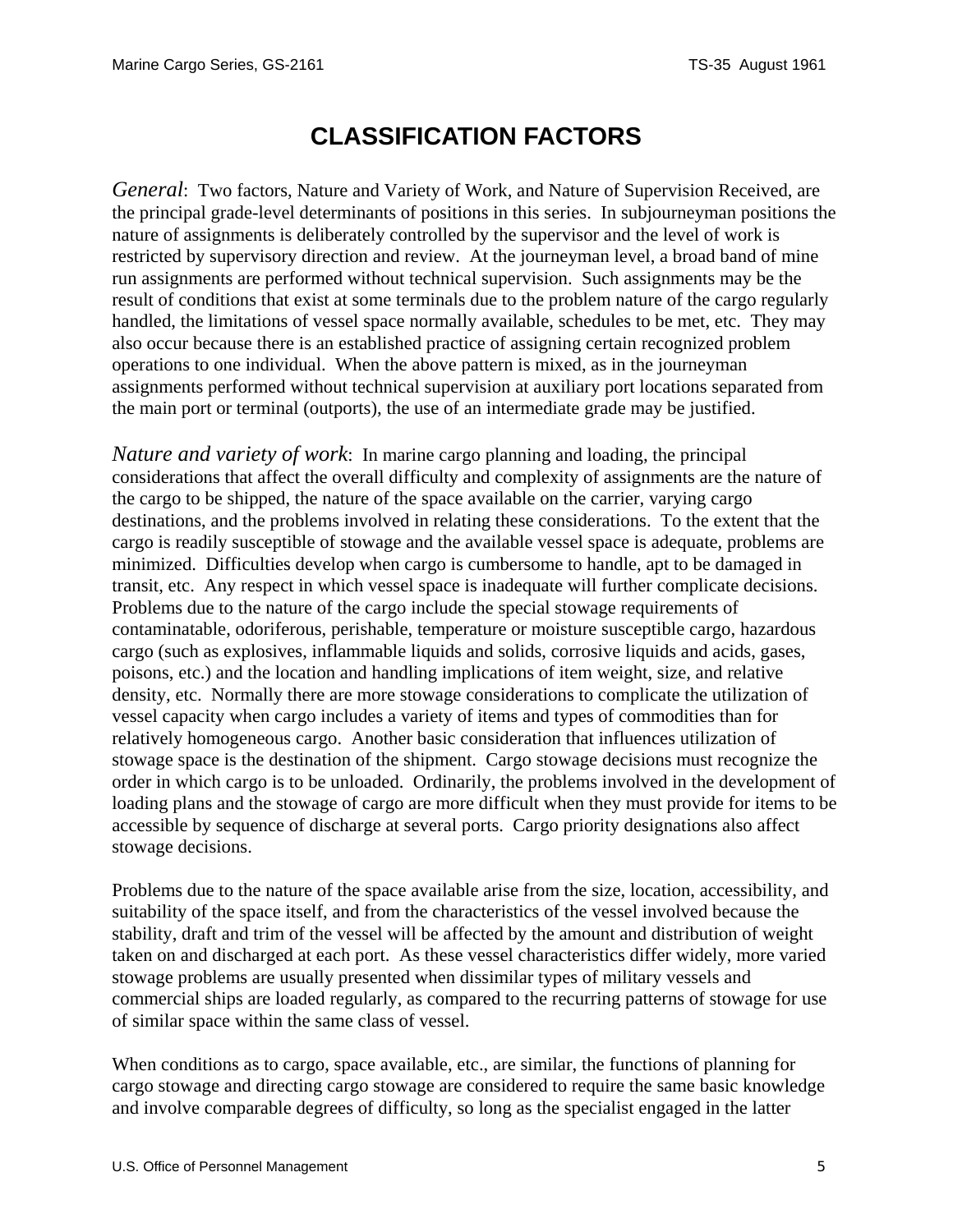function has authority to change the plan as required (e.g., to accommodate additional cargo, additional ports, etc.). Directing unloading operations is considered less difficult and ordinarily is a full-time assignment only for trainee positions.

Other considerations that may affect the characteristic difficulty of cargo planning and loading operations include volume of traffic, coordination of multishift operations, monitoring of loading of two or more vessels simultaneously, physical dispersion of loading and unloading operations, last minute changes in cargo requiring substitution of other cargo, deadlines, changes in vessel schedules and itinerary.

*Supervision received*: Relatively inexperienced Marine Cargo Specialists perform limited assignments under detailed technical guidance and review, or work on the full range of assignments as assistants to higher grade employees to whom questions and recommendations are referred, with subsequent action taken in accordance with the supervisor's authorization. Journeyman Marine Cargo Specialists receive little or no direct technical supervision during the course of their assignments. Work is judged by overall effectiveness, timely accomplishment, economical operation, and the maintenance of good working relationships.

*Related variables*: Factors other than Nature and Variety of Work and Supervision Received also reflect differences in level of difficulty at various grade levels of Marine Cargo Specialist positions, but are not treated separately in these standards because such differences can be assumed to be implicit in the grade-level characteristics discussed. Personal contacts increase in importance as they are related to increasingly complex assignments and increasing authority for independent decisions. The extent to which the exercise of judgment is required for the solution of cargo planning and loading problems is conditioned by the complexity of the assignment and the extent of supervisory control. The scope and importance of decisions vary with the difficulty of the cargo planning and loading operations assigned and the degree of authority for decisive action in scheduling, approving, and revising cargo plans, schedules and operations and for fixing responsibilities for damages, liabilities, etc. Because these are dependent characteristics rather than primary grade-level indices, they do not require separate description in the grade-level portions of this standard.

*Qualifications required*: Positions at lower levels of the Marine Cargo Series require the ability to learn, and at higher levels the ability to apply to increasingly difficult assignments, the skills and knowledge described below:

1. Familiarity with the characteristics of various classes of vessels, and with the types and capacities of deck loading equipment. Understanding of ship specifications, and ability to compute stability factors.

2. Knowledge of cargo characteristics, related stowage requirements, and ability to relate suitability of cargo to vessel space factors.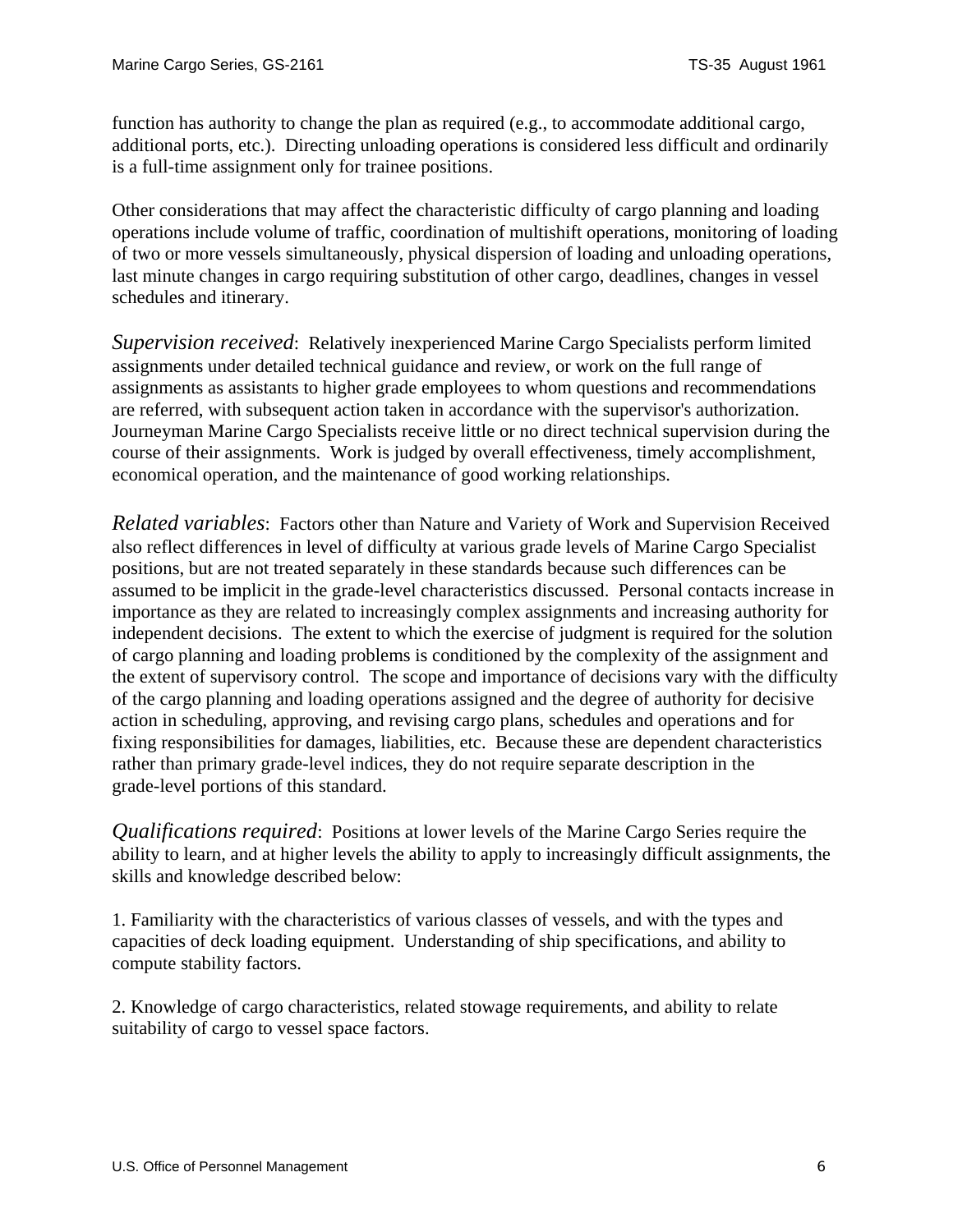<span id="page-6-0"></span>3. Knowledge of maritime regulations, technical requirements of particular ports and terminals, regulations of MSTS, the Coast Guard, and other inspection and control agencies, and ability to interpret and assure compliance with pertinent marine cargo rules and regulations.

4. Comprehensive knowledge of waterfront operations, accepted methods and practices of commercial vessel operators, docking and berthing procedures and operations, and stevedore practices and cargo handling methods, and the ability to apply them to prevent irregularities, liabilities, unsafe practices, etc.

5. Familiarity with manifests, cargo projections, load lists, and related cargo papers and ship reports.

*Specialization of Function*: Comments on the tentative draft of this standard indicated that some reviewers favored recognition of functional specializations, e.g., Cargo Loading Planner, Ship Loading Specialist, Cargo Control Specialist, etc. Specialized work assignments are provided for in the standard through work examples, but specialized classes and titles are not considered necessary because the knowledge applied are essentially the same, specialized qualification requirements are not necessary, and there is transferability of Marine Cargo Specialists among the various functions.

#### **MARINE CARGO ASSISTANT, GS-2161-05**

Incumbents of positions at this level perform elementary work in the preparation of cargo stowage plans, in observing the loading and discharge of cargo, and related tasks. The work is performed in accordance with specific guides and procedures under close supervisory guidance and control. All work is reviewed for technical accuracy and completeness.

The following are typical examples of work at the GS-5 level:

1. During the loading process, observes that cargo is being loaded in accordance with approved preliminary stowage plan. Annotates plan to indicate authorized cargo substitutions and prepares rough final plan. Observes any unusual occurrences during the loading and calls them to the attention of the supervisor.

2. Prepares final cargo stowage plans and hatch lists showing space occupied by each block of cargo in the hold and on the deck of the vessel, port of discharge, cargo marking, type of cargo, number of pieces, weight and measurement, and whether heavy lifts can be handled by ship's gear for discharge. Prepares specific segments of preliminary loading plans when cargo characteristics and vessel space have been designated by supervisor.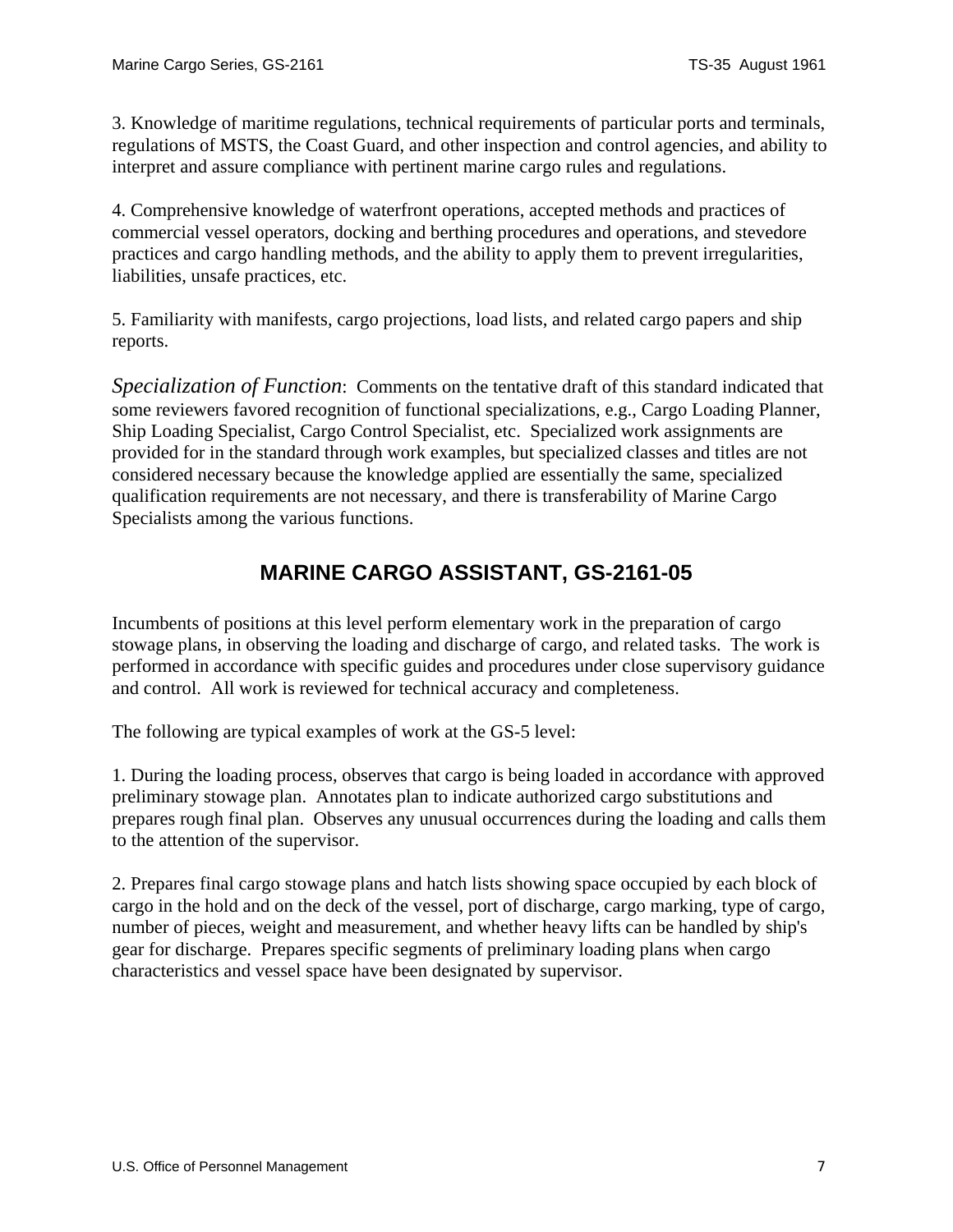### **MARINE CARGO SPECIALIST, GS***-***2161***-***07**

<span id="page-7-0"></span>This level includes positions responsible for independently preparing less complex preliminary stowage plans for supervisor's approval (e.g., relatively homogeneous, damage resistant cargo destined for one port when vessel space is generally adequate), for preparing more complex preliminary stowage plans under close supervision and review (e.g., mixed cargo susceptible of damage and contamination, destined for several ports when vessel space is unsuitable in some respects or its use is very restricted by weight and trim considerations); for participating in surveillance over the proper, safe, and efficient loading, unloading and stowage operations on vessels by working as assistant to a supervisor technically qualified in marine cargo planning and loading, or for performing a combination of the duties described above. This is the first level at which incumbents are given assignments covering the full range of cargo stowage planning and loading activities, subject to relatively close supervision on tasks of average difficulty. Major decisions with respect to changes in preliminary plans and substitutions of cargo in loading are subject to review before being put into effect.

The following are typical examples of work at the GS-7 level:

1. Working under technical supervision, independently prepares or approves uncomplicated preliminary plans and presents completed work to supervisor for approval; subsequently makes revisions to incorporate supervisor's suggestions as necessary. Also makes revisions to incorporate subsequent changes in cargo, vessel space, etc., and again presents plan to supervisor for review. On more complex plans, receives technical assistance from the supervisor and incorporates the supervisor's suggestions and ideas. Prior to vessel arrival, assists the supervisor in such activities as determining the number of ships gangs, carpenters, welders, and heavy lift derricks that will be necessary for an operation, and placing orders for them at daily operational meetings. Upon arrival of the vessel, ascertains that Terminal Safety and Port Maritime Safety Code policies are complied with. May assist in planning, scheduling, coordinating and directing the movement of cargo to and from assigned pier and stowage area in order to maintain an even flow of cargo and keep pier free of congestion.

2. Serves as an assistant to an employee technically qualified in marine cargo planning and loading, in planning and directing or overseeing the loading and stowage of many types of cargo in various combinations of shipments on MSTS, commercial, and MSTS controlled vessels. During the loading process, discusses with supervisor the need for major alteration of preliminary stowage plans to provide for changes in cargo, special priority shipments, rearrangement of cargo, etc., and obtains authorization for necessary changes in stowage. Sees that cargo is properly blocked, braced and lashed and that cargo is placed so that damage may be prevented and noncompatible commodities are not mixed together. Is required to be familiar with Coast Guard regulations pertaining to stowage of dangerous items and the need to load cargo in such a manner as to maintain vessel stability, draft, and trim. Investigates stevedore detentions, extra labor and ship account items.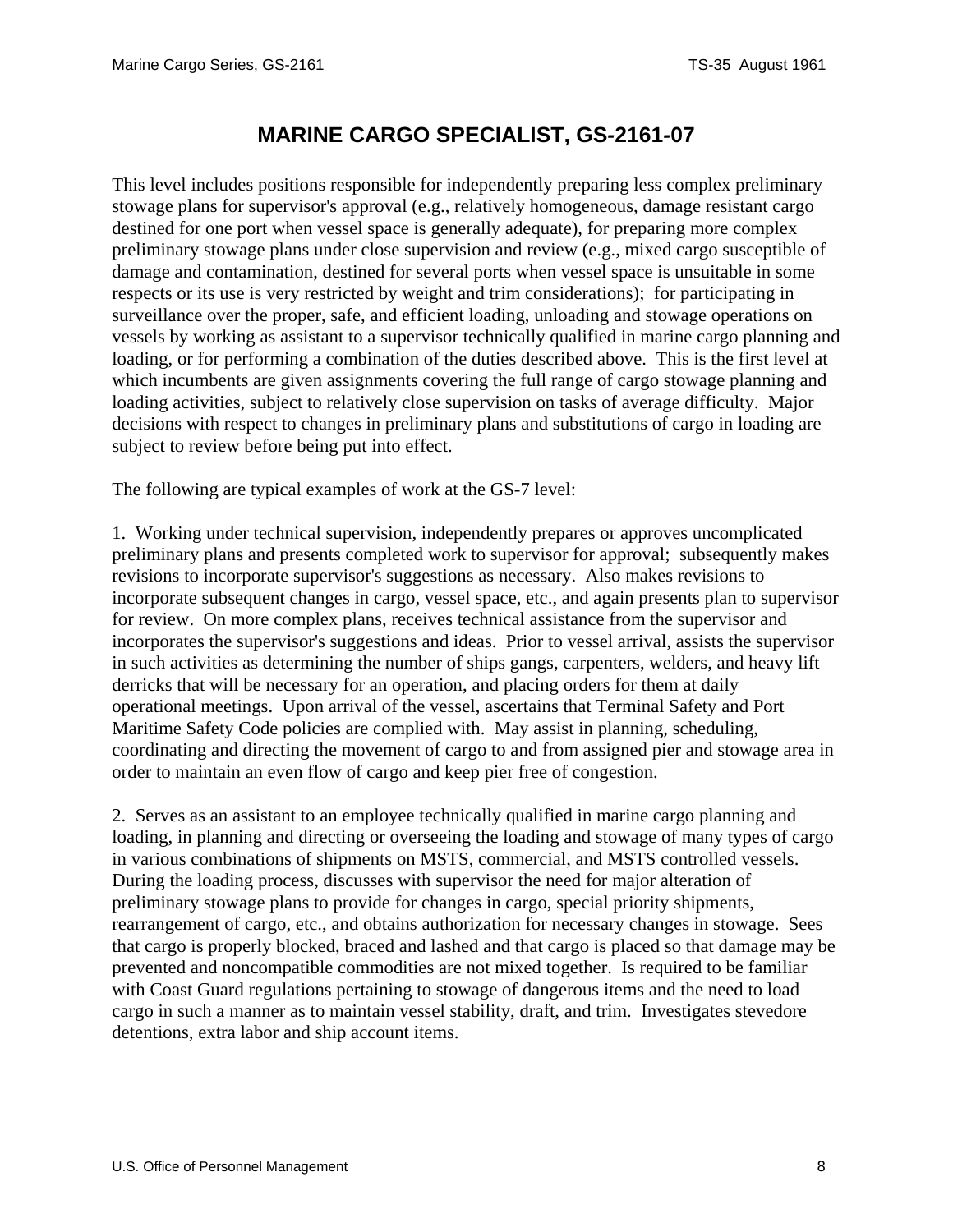# **MARINE CARGO SPECIALIST, GS***-***2161***-***09**

<span id="page-8-0"></span>Positions at this level involve responsible independent performance of cargo planning and loading assignments of substantial complexity. Such assignments will typically include, individually or in limited combinations, any of the types of problems which may occur in cargo planning or loading, but they do not typically include situations in which many or all of these problems occur in combination in individual planning or loading assignments. In other words, assignments will regularly include problems created by dangerous or "special handling" cargoes, by limited or unsuitable vessel space, or by many discharge ports, but will not ordinarily require balancing of problems of all three types when no one consideration is paramount. Ingenuity and resourcefulness are applied in achieving maximum utilization of vessel space, arranging for substitute cargo, accommodating to changes in vessel itinerary, facilitating loading and unloading operations and providing solutions to problems. Assignments are performed independently with results reviewed for overall adequacy. Loading operations typically require unreviewed on-the-spot decisions in order to avoid interruption of work. Positions in this class may or may not involve limited supervision as a "team leader" over lower grade employees. Such supervision does not affect the grade level of the work described.

The following are typical examples of work at the GS-9 level:

1. Working under the general supervision of an employee technically qualified in marine cargo planning and loading who provides brief oral instructions and advice and is consulted on departures from established operating practice, studies booking information which indicates the number of tons of cargo scheduled to be lifted in an MSTS ship and the selected ship's characteristics relative to stowage space, location, cargo handling facilities, weight and cube measurement of cargo, deterioration and hazard characteristics, order of points of discharge and unloading facilities at ports of call, and types of cargoes involved. Considers such other factors as point of local loading, stevedores available, types of loading equipment at terminals to be used in conjunction with ship's winches, booms, etc. Based on foregoing considerations, develops or reviews preliminary stowage plans which reflect how and where cargo is to be stowed, indicating number of hold, level, etc. Develops a trim scale which is used in conjunction with these plans to arrive at a satisfactory "drag" when ship is loaded.

2. Is assigned to oversee and coordinate the loading and stowage of all types of cargo in accordance with approved cargo stowage plans. Prior to commencement of loading operation, inspects vessel space allocated by MSTS to determine if it is suitable and in condition to receive cargo. Determines and arranges for the required labor crews and equipment by contacting responsible office and indicating requirements. Plans and orders the delivery of cargo to piers or shipside to maintain a continuous flow of cargo to the ship. Observes loading operation to insure adherence to approved cargo stowage plans and terminal cargo loading and stowage regulations and procedures. During loading, confers with stevedore foreman on methods of handling cargo, rearrangement of cargo, changes in original plans due to changes in shipment priorities, problems of protection of cargo, etc. Secures concurrence of ship's representative on all changes in previously approved plans, and prepares final cargo stowage plan. Investigates all stevedore detentions and extra labor on piers and ship. Prepares vessel loading report. Is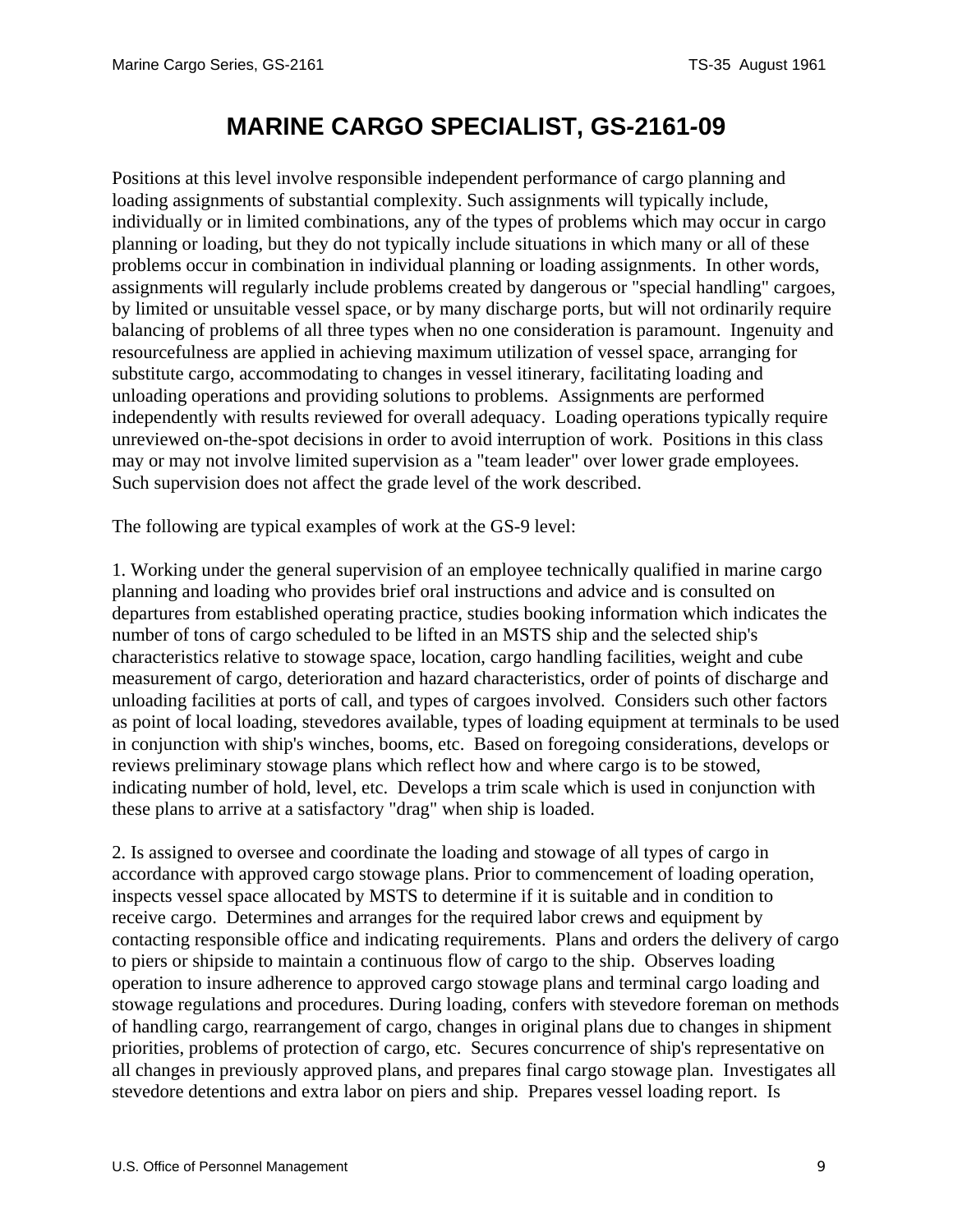<span id="page-9-0"></span>authorized to sign timekeeping reports approving detention, extra labor, deadtime, and similar items, and to certify for payment bills rendered by the stevedore. Makes a final inspection upon completion of loading operation to insure that all cargo is properly stowed, blocked, and braced, and secures signature of ship's representative.

3. At a terminal or port, is responsible for the preparation, planning, loading, and stowage of all types of cargo. This includes the preparation of preliminary stowage plans for Military Sea Transport Service approval or stowage plans when appropriate. Deals with the Military Sea Transport Service and other agencies to arrange cargo movements. Performs the work described in Paragraph 2 above. Positions of this type are located in a supply or a transportation organization and are subject to very general supervision.

# **MARINE CARGO SPECIALIST, GS***-***2161***-***11**

At this level, a Marine Cargo Specialist is responsible for planning and/or loading operations which present a concentration of difficult problems. The incumbents of positions at this level are considered expert in their field and work under general direction without technical supervision. The demand for best available solutions to the varying complex problems characteristic of operations at this level makes decisions dependent upon a high degree of resourcefulness, ingenuity, and sound judgment.

By contrast to assignments described at GS-9 which include a variety of individual planning and loading problems within the range of conventional solution, the pattern of operation at the GS-11 level is characterized by the presence of combinations of considerations beyond the usual range because they require balancing of many conflicting considerations and because the degree of effectiveness that can be realized in prompt, efficient, economical cargo movement is critically dependent upon the level of knowledge and judgment which the responsible Marine Cargo Specialist can bring to bear on his decisions.

The following are typical examples of work at the GS-11 level:

1. At a port where there are a number of unusually complex cargo planning and loading operations, incumbent is regularly given the most difficult assignments. These involve responsibility for cargo planning and/or loading operations which normally present a combination of difficult problems in maximum utilization of vessel space and movement of cargo. The total responsibility of managing the operation is characterized by the complexity of the plans developed and/or applied in the normal work situation, the variety of items that present special loading and stowage problems, the wide variation in vessel structures which necessitate on-the-spot stowage plan adjustments, the inadequacy of ship's gear and facilities to the cargo to be moved, the handling of priority cargo and a high volume of traffic, and other conditions which serve to complicate normal cargo planning and stowage.

2. As a marine cargo specialist at a terminal, incumbent is responsible for assigning vessel space when such assignment involves continuing responsibility for planning and coordinating space allocations for the movement of many different shipments from different sources by means of a